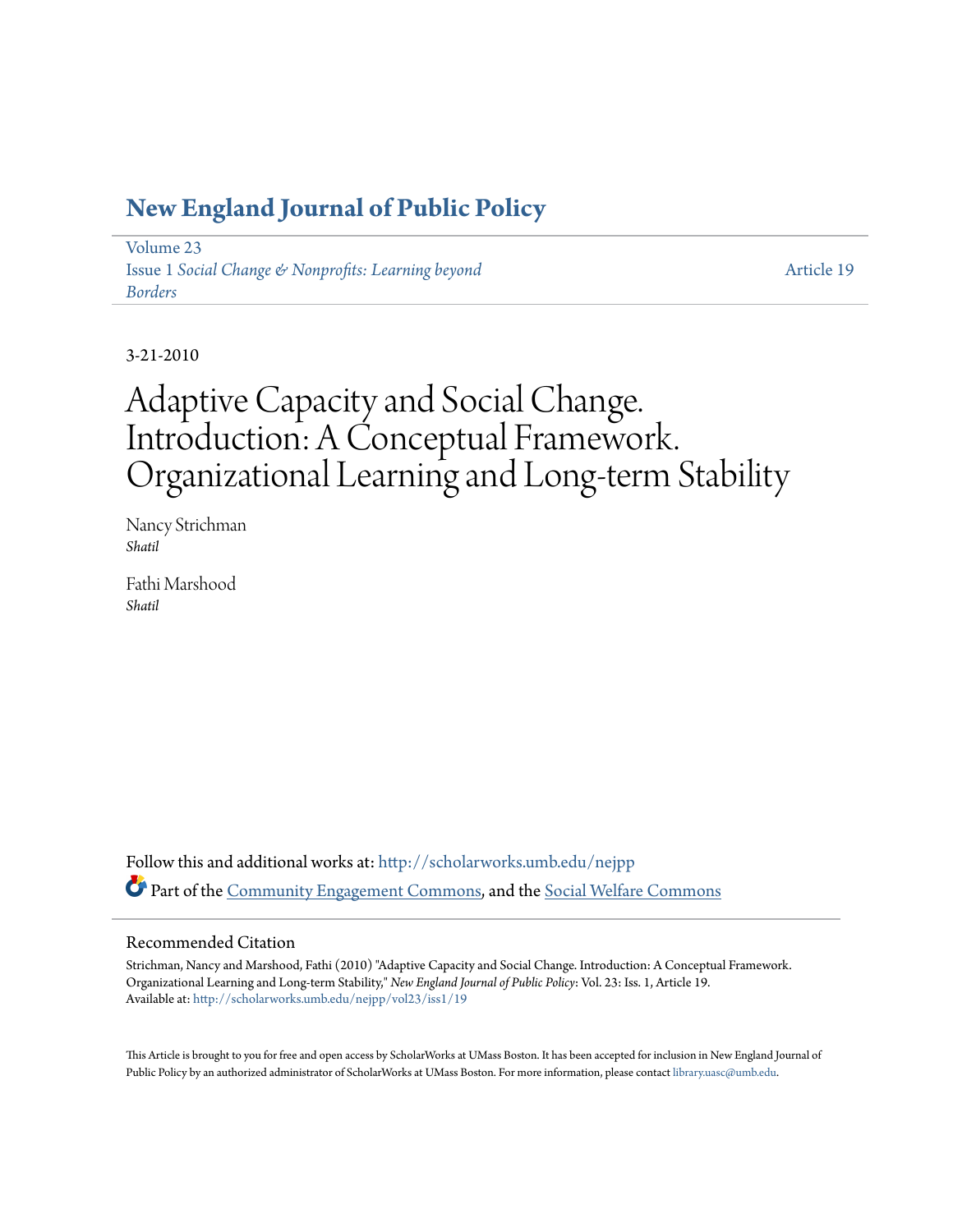## ADAPTIVE CAPACITY AND SOCIAL CHANGE

# Introduction: A Conceptual Framework

**Organizational** Learning and Long-term Stability

#### *Nancy Strichman and Fathi Marshood*

I<sub>D</sub> f there is one kind of certainty for social-change nonprofits such as those participating in the Haifa–Boston Learning Exchange, it is that they will continually be challenged to cope with periods of instability and possible crises. The ability to adapt to changing environments, learn from experience, and perform in conditions of uncertainty are considered critical tools for organizations in order to ensure sustainability. Developing this "adaptive capacity" is a particular challenge for nonprofits at the start-up or growth phase of their organizational development, as are many of the Haifa–Boston Learning Exchange participants. This discussion presents a conceptual framework for adaptive capacity.

#### Introduction

Especially in today's environment, the capacity of organizations to learn is considered crucial for ensuring long-term organizational stability and productivity.<sup>1</sup> Adaptive capacity essential for nonprofits to achieve their mission, requires nonprofits to act as learning organizations and collectively gain insights from their experiences and surrounding environment in order to enhance organizational performance.<sup>2</sup> For organizations to learn, individuals have to learn.<sup>3</sup> Continual scans of the environment, systematic reflection around goals, and a culture of collaboration and trust are essential elements to support individual learning and organizational learning.4 Indeed, among the four core organizational capacities that are considered critical for nonprofits: adaptive capacity, leadership capacity, management capacity, and technical capacity, adaptive capacity is considered by many as the most vital.<sup>5</sup> Efforts

*Nancy Strichman, Ph.D. is an evaluation consultant and trainer at Shatil. She also provides evaluation consultation and training to several international foundations operating in Israel. Fathi Marshood is the Director of the Haifa branch of Shatil and is an organizational consultant, primarily to Palestinian-Israeli organizations.*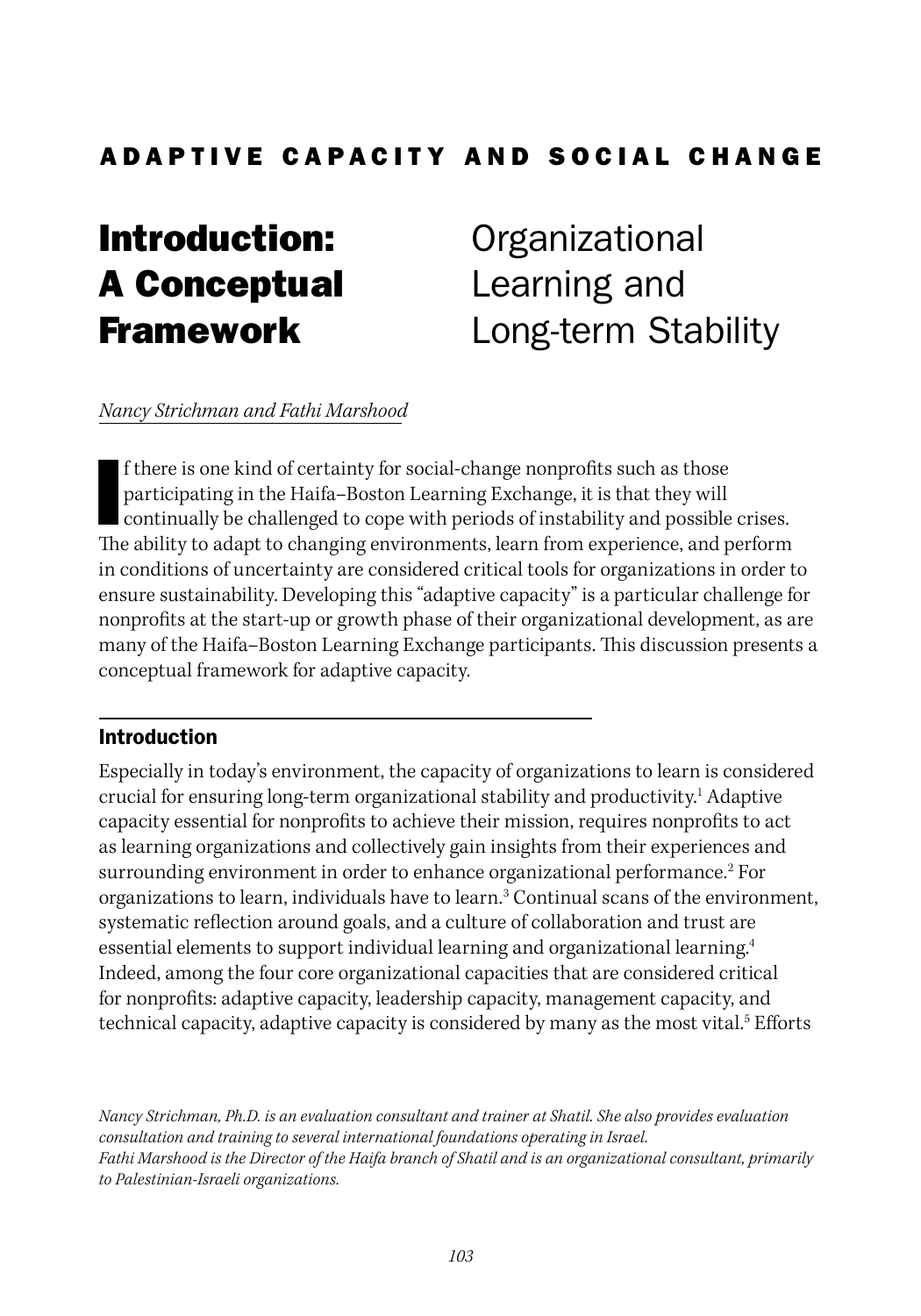such as the Haifa–Boston Learning Exchange, which encourage nonprofit leaders to collectively reflect on their work and to strengthen community networks, offer vital opportunities to build organizational adaptive capacity.

In considering the theoretical model for adaptive capacity, we should keep in mind that the demands on an organization and its capacity to respond will vary depending on the nonprofit's stage of organizational life.6 Nonprofits at the start up or growth phase face a particular set of challenges in maintaining their adaptive capacity. Based on recent research on the topic, including specifically on Haifa-based social-change nonprofits, we can consider in this discussion the ability of emerging social-change nonprofits to improve their adaptive capacity within the context of their particular stage of organizational development.

#### Adaptive Capacity: A Theoretical Background

The concept of adaptive capacity draws upon research on nonprofit capacity building, organizational learning, and knowledge management.7 The table below presents five key dimensions of adaptive capacity. It is worth noting that the dimensions are interrelated, overlapping, and serve to strengthen one other.

|                              | Description of Concepts                                                                                                                                                                                                                                                                                                                              |
|------------------------------|------------------------------------------------------------------------------------------------------------------------------------------------------------------------------------------------------------------------------------------------------------------------------------------------------------------------------------------------------|
| Shared Vision                | • Creating shared understanding, collectively building a shared<br>purpose. Staff involved in setting, owning, and implementing a<br>joint vision.<br>• Organizational vision integrated with personal vision. Understanding<br>how job tasks fulfill organizational goals.<br>• Articulated learning strategy and investment in long-term planning. |
|                              |                                                                                                                                                                                                                                                                                                                                                      |
| Inquisitiveness/<br>Openness | • Embracing dissension and diversity of perspectives. Willingness to<br>question underlying assumptions and accepted wisdom.                                                                                                                                                                                                                         |
|                              | • Rewarding curiosity, risk taking, and experimentation. A marketplace<br>for new ideas with a participatory style of decision making.                                                                                                                                                                                                               |
|                              | • Nurturing a safe environment for failure. Learning collectively<br>from past mistakes. Discussions focus not only on success or<br>noncritical problems.                                                                                                                                                                                           |

Five Key Dimensions of Adaptive Capacity<sup>8</sup>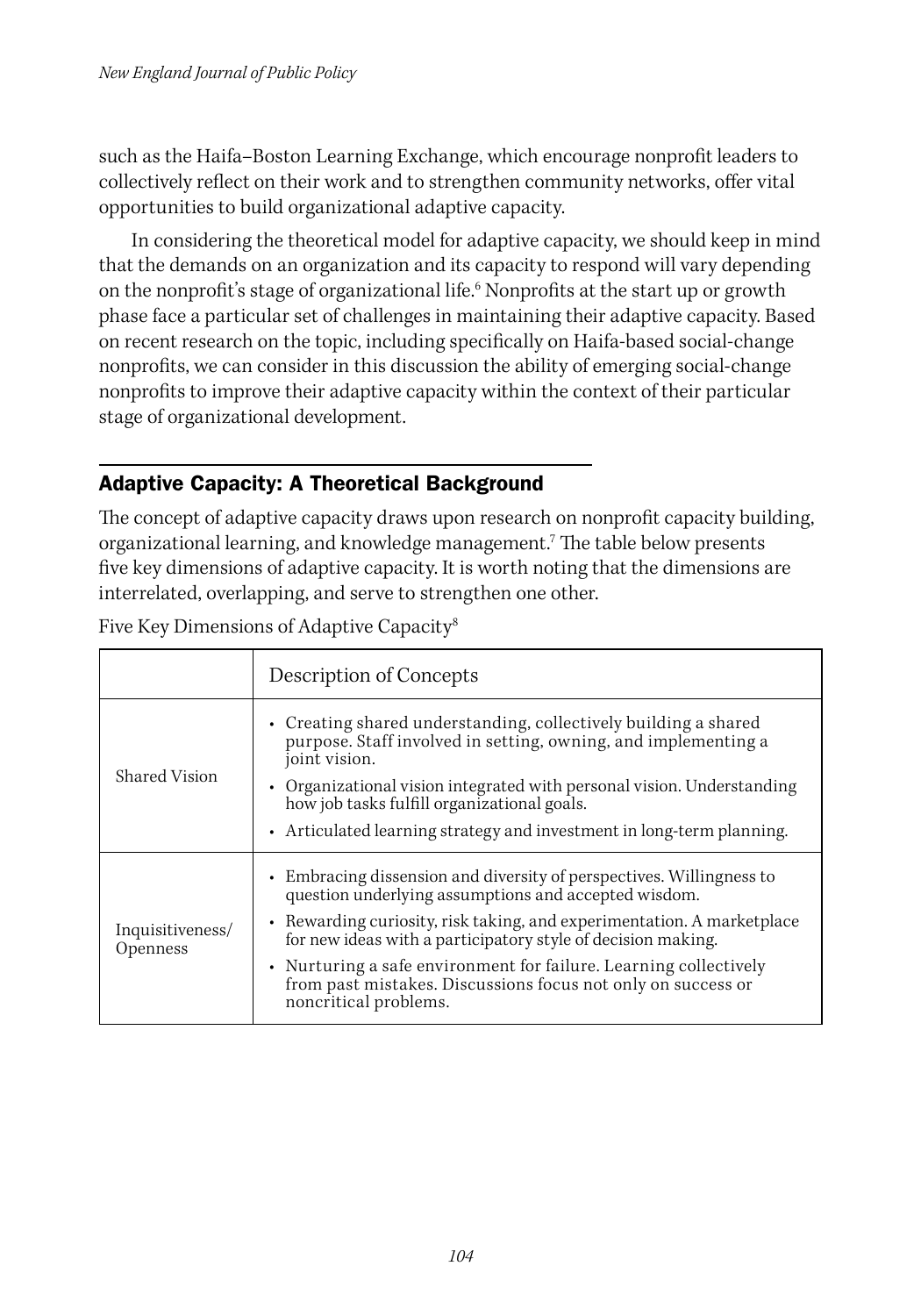| Evaluative<br>Thinking/<br>Systems<br>Thinking     | • Understanding interdependence of different parts of organization.<br>• Recognizing patterns of change/ Addressing underlying causes of<br>events/ Acknowledging the nature of unpredictability.<br>• An "appetite for inquiry": seek out data and information in order to<br>learn, and then apply and share the knowledge.<br>Data collection, learning, and knowledge development are an<br>$\bullet$<br>essential, organization-wide effort. Evaluative activities are considered<br>as a tool for learning and improving performance. |
|----------------------------------------------------|---------------------------------------------------------------------------------------------------------------------------------------------------------------------------------------------------------------------------------------------------------------------------------------------------------------------------------------------------------------------------------------------------------------------------------------------------------------------------------------------------------------------------------------------|
| Social Capital                                     | • Creating an environment of trust among staff. Ensuring that<br>organizational policies nurture trust.<br>• Encouraging group dialogue, communication, and collective<br>reflection. Signaling the importance of knowledge sharing and<br>importance of reciprocity. Rewarding group success, not just<br>individual. Expectation of staff to work together.<br>• Creating opportunities for interaction (providing both time and<br>space). Supporting the creation of social networks.                                                   |
| External Focus/<br><b>Network</b><br>Connectedness | • Awareness of interdependence with surrounding environment.<br>"Sufficiently porous" to information and ideas, and locates resources<br>and capacities from outside of organization.<br>Understanding of potential to create systematic change through<br>٠<br>strategic alliances and joint efforts with other organizations.<br>Construction of partnerships or affiliations with other organizations<br>and colleagues.<br>Understanding needs of clients or other organizational stakeholders.                                         |

## Opportunities and Challenges to Adaptive Capacity

Based primarily on our research study of Haifa-based social-change organizations, the following discussion highlights selected issues facing social-change nonprofits in strengthening their adaptive capacity at an early or growth stage of development: (a) defining a niche, (b) coping with growth, and (c) developing an organizational approach. The discussion explores growing pains of nonprofits, which can usually be anticipated and viewed as part of the normal process of organizational development.

### Defining a Niche<sup>9</sup>

As we learned from research on social-change nonprofits in Haifa in particular, there is great motivation and commitment of the staff to the organizational mission. Part of a relatively new social-change community in Israel, a significant percentage of the current staff in the research sample are some of the founders who often worked for years as volunteers prior to the official establishment of their nonprofits. This dedication to the organizational vision among the staff is also accompanied by a keen sense of immediacy and urgency about their work. Operating in the highly volatile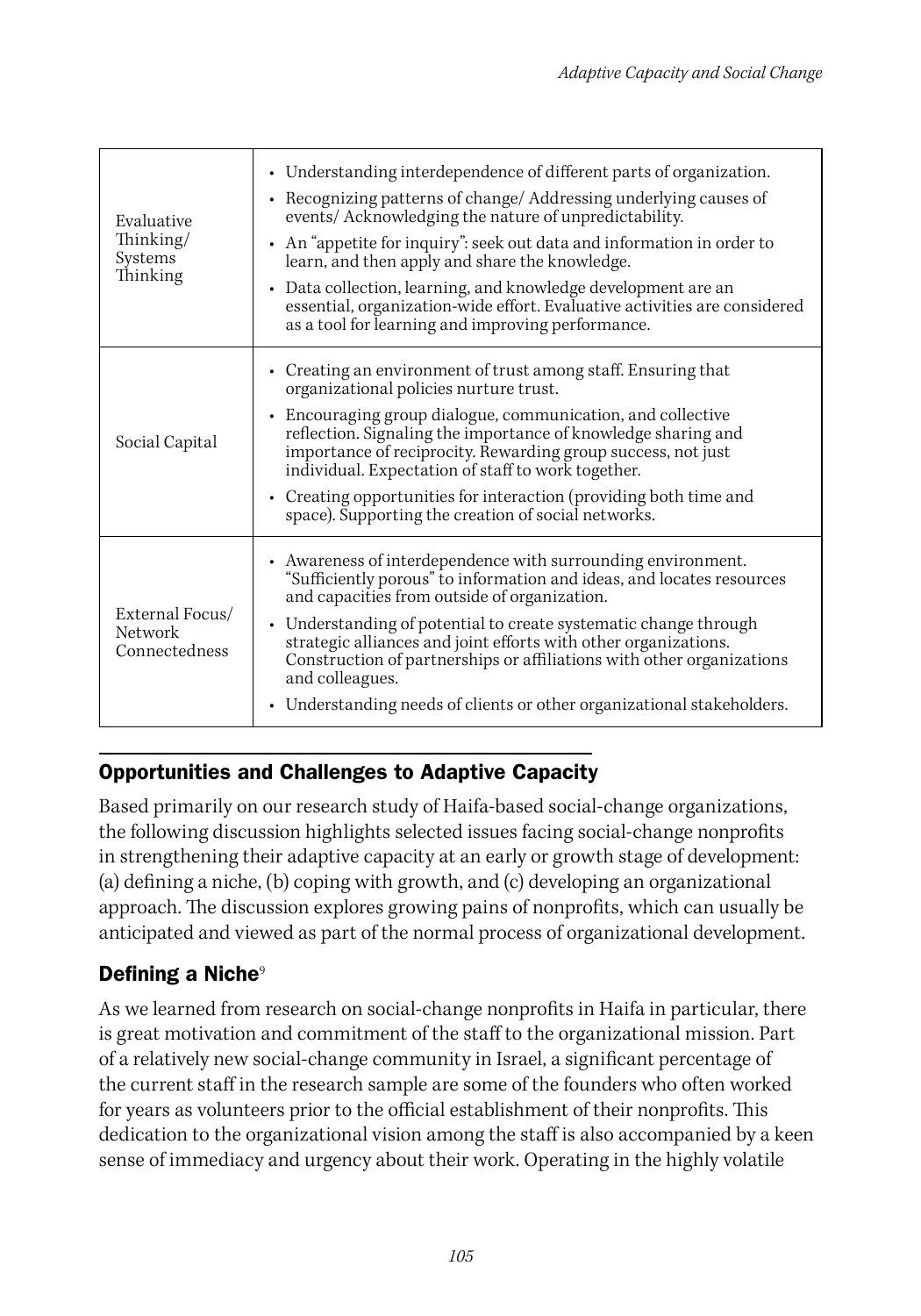Israeli social-political context, the staffs of these nonprofits have to remain motivated and committed to their organizational vision. Indeed, the majority of the nonprofits in the sample enjoy an important characteristic of learning organizations — personal fulfillment and professional fulfillment are intertwined.

Yet while there may be strong consensus on the organizational vision, it is uncertain as to what degree nonprofits are able to successfully map an organizational strategy or provide sufficient clarity regarding the specific organizational goals. For example, staff members from two different organizations voiced their concern:

We need to match our strategies for each goal. It is very difficult for us to connect the goals of the organization with the investment of time and to understand that if we do A, it will lead to B, which will lead to C.

And,

We need to spend more time planning and not just advance by inertia. If we are not pushed by a dilemma, then we do not ask if our strategy is right or wrong. We have too many missions. It is like we are standing there holding our finger in a hole in the dam.

As many of these nonprofits continue to grow, they are carefully defining their organizational niche as they struggle to fully align the organization's vision, strategy, and capacities. A particular difficulty that we have often heard articulated by staff members of various nonprofits is the ongoing dilemma of matching their strategy to their vision in the midst of growth. Especially for many of these nonprofits that are struggling to secure funding and gain public legitimacy, it requires a great deal of discipline to resist being diverted from their core mission. Indeed, it is precisely during the growth phase that organizations define their distinctive competence; "it becomes a nonprofits' edge and provides a distinguishing factor for internal pride and external support."10

Nonprofits, especially those in the early stages of development, must concern themselves with the question of how to fit within their local environments and the manner in which their mission, strategies, and programs distinguish them as organizations. While no niche is "permanently secure" for nonprofits at any stage, this process can be especially problematic for smaller and newer organizations that are not as connected to the community as more established organizations.<sup>11</sup> Numerous studies, analyzing the transformation of ideologically based or activist start-up nonprofits into established organizations, note the difficulties that can emerge as an organization situates itself within its external environment.12 As nonprofits become more formalized, they can find themselves struggling to keep a balance between maintaining their grassroots connections while also working to expand and improve services. Inter-organizational conflicts can arise regarding concerns such as the cooptation of the organization by supporters and funders, the institutionalization of collective action, or the loss of organizational autonomy that can come with greater public support and integration into the policy-making process.<sup>13</sup> For example, in order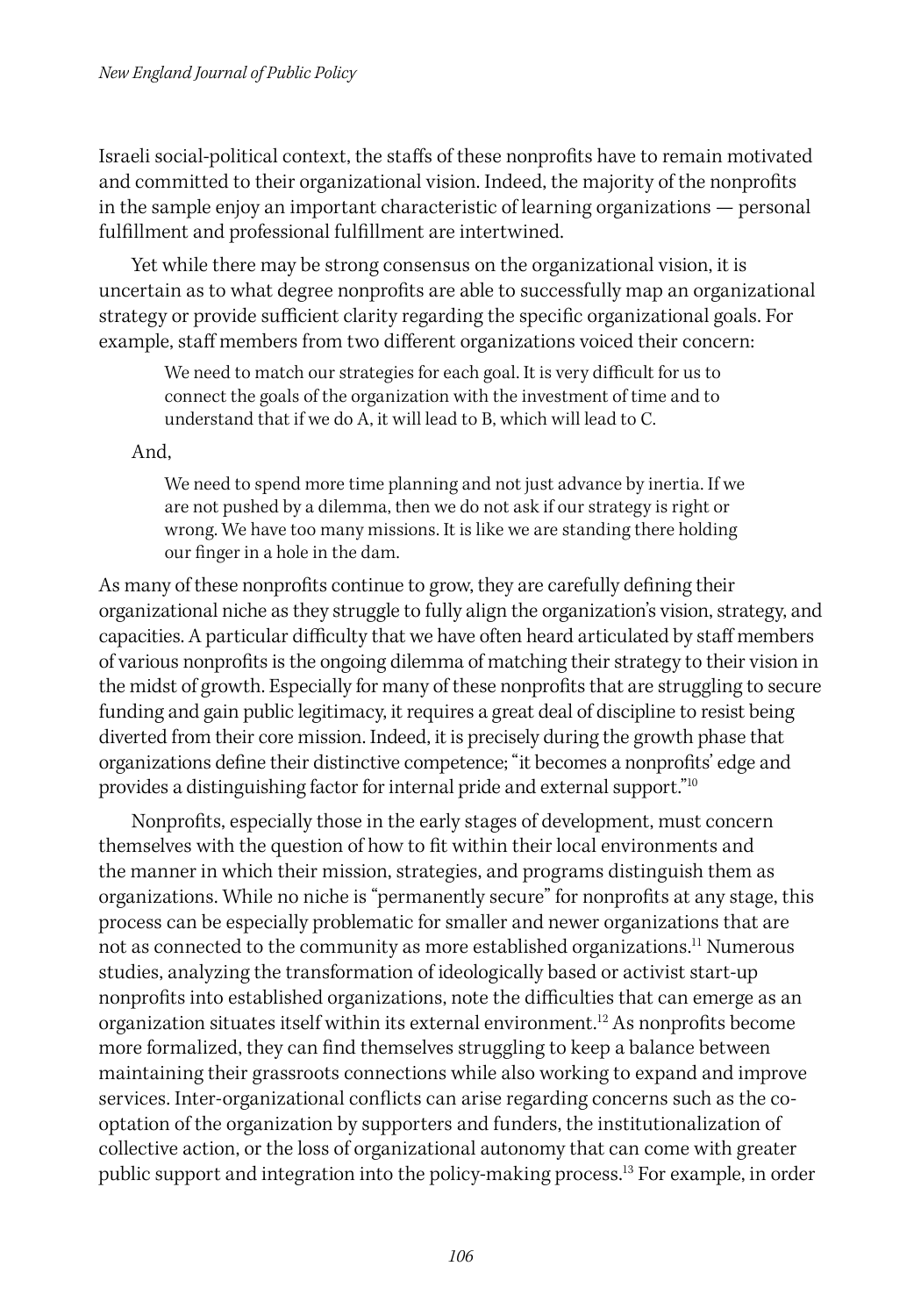to work with governmental organizations and forge relations with other nonprofits and agencies, nonprofits may be pressured to channel their work into issues with more mainstream appeal and change their advocacy tactics.<sup>14</sup> These are certainly salient issues for the social-change nonprofits, including those participating in the Haifa– Boston Learning Exchange, many of whom are working to empower disenfranchised populations and engage in different types of advocacy and collective action.15

#### Coping With Growth

The intimate and informal nature that characterized the establishment phase of many of the nonprofits we studied is slowly being transformed, either intentionally or unintentionally, in order to cope with growth. As explained by a staff member of one nonprofit:

We are now moving from ad hoc procedures that were based on ideology and commitment into one that has established roles, and yet at the same time allows flexibility.

In the midst of growth, nonprofits are often searching for a balance between an organizational culture that prizes informality and openness with the need to develop systems and procedures that can maximize performance. Indeed, while organizational growth should ideally be planned and carefully managed, it can often occur without an accompanying strategy and place a significant strain on the capacities of a nonprofit. Rapid growth, often sparked by a sudden influx of resources (i.e., big money), can actually pose a threat to the long-term sustainability of an organization.16 We often see that nonprofits at this stage tend to find themselves in the process of gauging their current limitations and deciding how to pace their rate of growth. The establishment of an organizational infrastructure that can provide stability and enhance learning becomes essential for ensuring their adaptive capacity. Yet maintaining this balance can be especially challenging, as one staff member noted: "We are a small organization doing big things. And you can lose important things when trying to be big."

Numerous studies have addressed the difficulty that organizations with political and social change goals face in establishing formal nonprofits. The process of formalization, where the organization becomes more professionalized and adds new services and staff positions, generally creates the need for more complex administrative systems and a more hierarchical nature of information sharing.<sup>17</sup> As the organizational structures and decision-making processes undergo transformation, the original network of relations begins inevitably to change and volunteers or staff members may begin to lose their "sense of place."<sup>18</sup> Staff members who enjoyed the informality and frequent chaos of the start up phase can encounter difficulties when organizational life becomes more routinized, and they are subsequently required to deal with seemingly mundane issues such as filing systems, personnel policies, and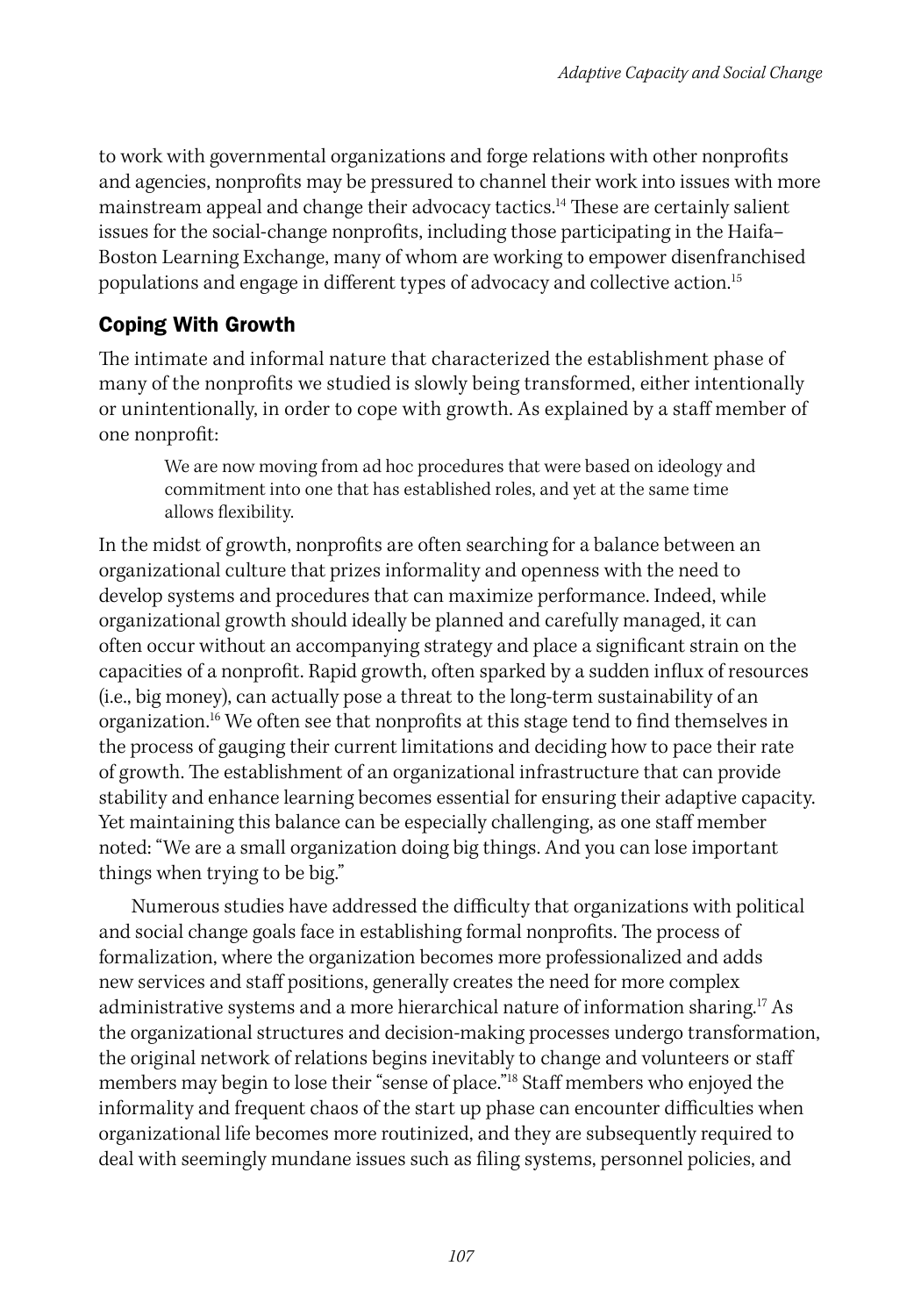regular staff meetings.<sup>19</sup> We sometimes see that there can also be a resistance by staff members to the creation of a more formalized hierarchy and the introduction of new administrative responsibilities (e.g., staff may feel that they are losing some of their autonomy or may resist newly implemented reporting routines).<sup>20</sup>

The process of formalization during the growth phase for a nonprofit can be especially relevant for maintaining adaptive capacity. While enjoying very strong value systems, we see that many nonprofits do not necessarily have the history of a reporting culture among the staff. Staff members, after years of operating in a work environment that was "volunteer-oriented," are now being held much more accountable for gathering data, documenting their experiences, and sharing their learnings; for example, knowledge exchange that may have taken place informally is slowly being replaced by office memos, e-mail updates, and performance reports. Nonprofits can frequently find themselves challenged to put systems in place, and to provide time and space for their growing staff to share knowledge, learn collectively, and work in cooperation. With minimal resources to invest in skill development, reward staff performance or provide monetary incentives for staff to engage in activities that may enhance organizational learning, these nonprofits have to be especially strategic in developing a shared understanding of what knowledge is needed to successfully pursue the organization's strategic goals.

#### Developing an Organizational Culture and Approach

As indicated in our research findings on social change nonprofits based in Haifa, social capital provides a sense of stability and connection among the staff members to their respective organizations. The work is quite difficult, often unpredictable, and the road can be rather bumpy; as one staff member cited the expression in Arabic, "one day is honey, one day is onion." The nonprofits in the sample are generally characterized as collaborative work environments that enable open dialogue and feedback. The majority of the nonprofits, many of whose stated goal is to create a more just and democratic society, are conscious of linking their organizational values to their organizational management style. They are purposeful about creating an organizational culture that mirrors the values that they espouse to the outside. Overall, staff members indicate that the organization leadership employs a participatory model of decision making and that they generally feel comfortable asking questions, offering alternatives, and conveying information that may contradict current practices or beliefs, key indicators of an organizational culture that nurtures adaptive capacity.

It is during the growth phase in a nonprofit's development that it becomes "less dependent on individuals and more method oriented," establishing a culture and an approach that distinguish it as an organization.<sup>21</sup> Indeed, what is unique about emerging nonprofits is that "there are no precedents"; during the early stages the organization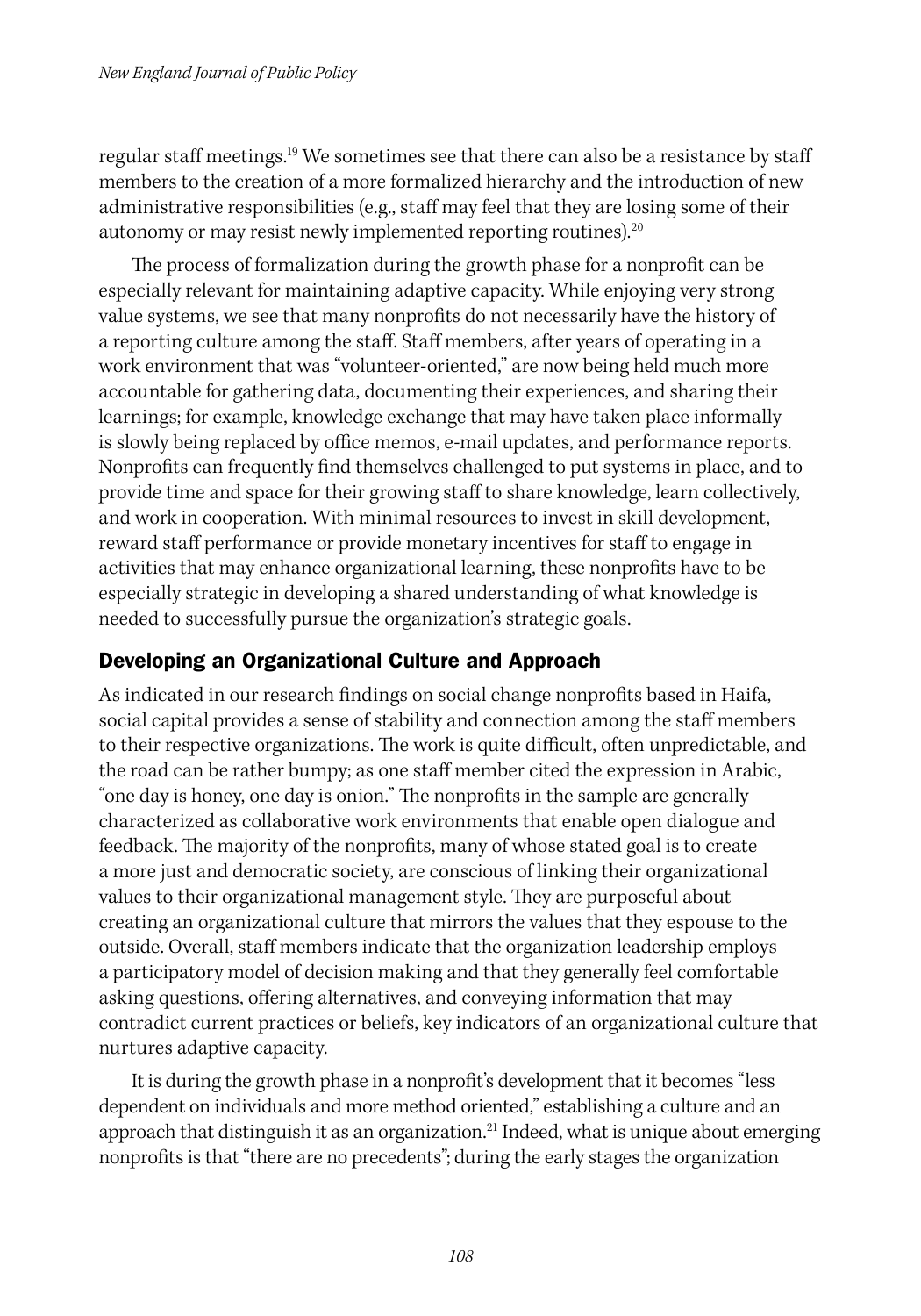must establish procedures, routines, and systems for the first time.<sup>22</sup> We often see that nonprofits, as they undergo a process of transformation and growth, need to develop an organizational style that balances participatory decision-making structures and collaborative work environments with an effective organizational infrastructure.

As discussed earlier, organizational growth is generally accompanied by developments such as an increase in staff size and a more formalized management structure. When a nonprofit strengthens its management capacity, a casual division of labor is gradually replaced with a greater hierarchical structure (i.e., previously volunteer-based organizations add paid staff and board members, job descriptions become specialized, systematic processes for staff orientation and staff training are implemented).23 As nonprofits develop their particular culture and organizational routines, the organization becomes more dependent on "positions and less dependent on individual people,"24 It is during this transitional time that individual contributions become more "interchangeable."25 A sense of uncertainty can pervade the organization, creating tensions between volunteers and staff or between the first stage, entrepreneurial staff and the second stage, professional staff.<sup>26</sup> For example, staff and volunteers may be reluctant to welcome new specialized staff members, or have their job roles reallocated and their responsibilities changed.

As noted earlier, nonprofits such as those in our research are generally characterized by collaborative work environments and high levels of social capital. Organizations with this type of organizational culture tend to be reasonably well-equipped to manage the complex transition of an organization defined by its people to an organization being defined by its organizational approach. As these nonprofits decide how to balance the formalization process with their participatory management styles, they will need to determine the role that ideology plays in organizational transformation, especially because they tend to be very conscious of linking their organizational values to their organizational structure. Research studies on feminist organizations, for example, highlight this challenge and the need for the nonprofit to reconcile its priorities for growth and its ideological commitment to the equitable distribution of power.<sup>27</sup> Certainly nonprofits that we see, including feminist organizations, are coping with these issues as they figure out their organizational direction.<sup>28</sup>

#### Conclusion

Light discusses fundamental questions that all nonprofits should ask when they are establishing themselves: "How will we make a difference? Who does what in the organization? Why do we exist? How will we know we are successful, if we are?"<sup>29</sup> As we see in the development of the Haifa–Boston Learning Exchange, efforts to create opportunities for reflection on critical organizational questions and issues can provide essential support to nonprofit leadership. These types of efforts can provide a model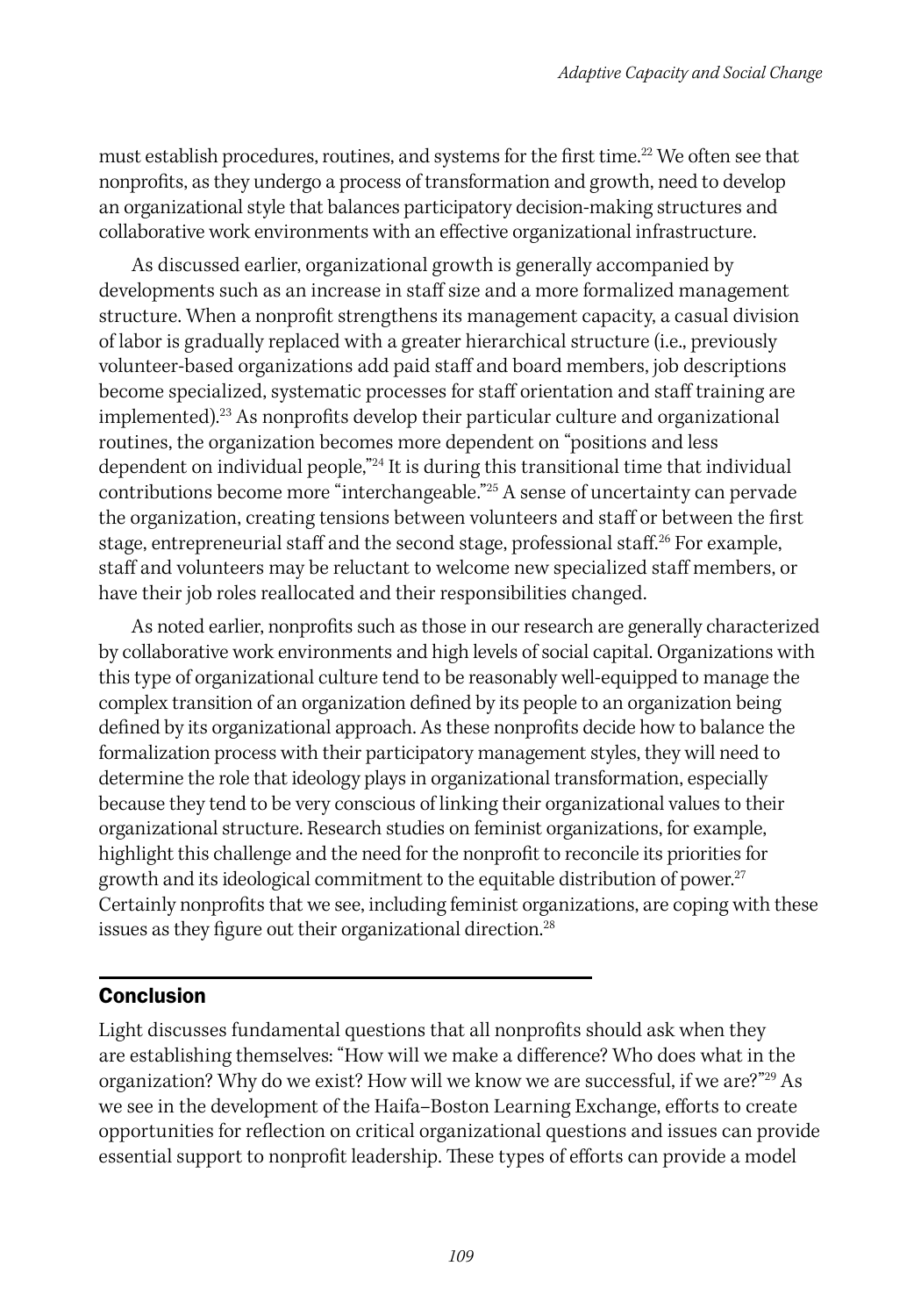for building networks for learning as well as for shared cooperation in promoting goals. Opportunities such as the Learning Exchange should be expanded to help strengthen the adaptive capacities of social-change organizations as they grow and evolve to better enable them to contribute to the creation of a civil society in both the United States and Israel.



## **Notes**

- 1. D. Garvin, *Learning in Action: A Guide to Putting the Learning Organization to Work* (Boston: Harvard Business School Press, 2000); C. Argyris and D. Schon, *Organizational Learning II: Theory, Method, and Practice* (Reading, MA: Addison-Wesley, 1996); Peter Senge, *The Fifth Discipline: The Art and Practice of the Learning Organization*  (New York: Doubleday, 1990).
- 2. C. W. Letts, W. Ryan, and A. Grossman, *High Performance Nonprofit Organizations: Managing Upstream for Greater Impact* (New York: John Wiley & Sons, Inc., 1999); C. Sussman, "Making Change: How to Build Adaptive Capacity," *The Nonprofit Quarterly*, 10, no. 4 (2003) http://www.nonprofitquarterly.org/section/463.html
- 3. Senge, *The Fifth Discipline*; H. Preskill and R. Torres, *Evaluative Inquiry for Learning in Organizations* (Thousand Oaks, CA: Sage, 1999).
- 4. M. Volpe and V. Marsick (1999), "The Nature of and Need for Informal Learning," *Advances in Developing Human Resource* 3 (1999): 1–9.
- 5. Letts and others, High Performance Nonprofit Organizations, P. Connolly and P. York, *Building the Capacity of Capacity Builders to Last: A Grantmaker's Guide to Strengthening Nonprofit Organizations* (Philadelphia: The Conservation Company, 2003), http://www.tccgrp.com/ pdfs/buildingthecapacityofcapacitybuilders.pdf
- 6. Susan K. Stevens, *Nonprofit Lifecycles: Stage-Based Wisdom for Nonprofit Capacity*  (MN: Stagewise Enterprises, Inc., 2001); Judith S. Simon, *The Five Life Stages of Nonprofit Organizations* (Saint Paul, MN: Fieldstone Alliance, 2001). While the specific developmental stages are defined differently by various nonprofit researchers, the lifecycle approach, in general, outlines the various organizational milestones including the initial idea phase (*Can this dream be realized?*), the growth stage (*How can we build this to be viable?*), and the mature phase (*How can the momentum be sustained?*).
- 7. See N. Strichman, *The Adaptive Capacity of Social Change Nonprofits* (Saarbrucken, Germany: VDN Verlag, 2004) and N. Strichman, B. Bickel and F. Marshood, "Adaptive Capacity of Social Change Organizations in Israel," *Nonprofit & Voluntary Sector Quarterly*  37 (2008): 224–248.
- 8. See N. Strichman, "Adaptive Capacity in Israeli Social Change Nonprofits," *Nonprofit and Voluntary Sector Quarterly* (2009) at http://nvs.sagepub.com/cgi/content/ abstract/37/2/224 for more detail.
- 9. Niche will be defined as "distinctive competence," see Stevens, *Nonprofit Lifecycles*, 4. For other definitions of organizational niche, see J. Galaskiewicz and W. Bielefeld, *Nonprofits in an Age of Uncertainty: A Study in Organizational Change*  (NY: Aldine De Gruyter, 1998).
- 10. Stevens, Nonprofit Lifecycles, 32.
- 11. Quote by T. David, *Reflections on Sustainability* (Woodland Hills, CA: California Wellness